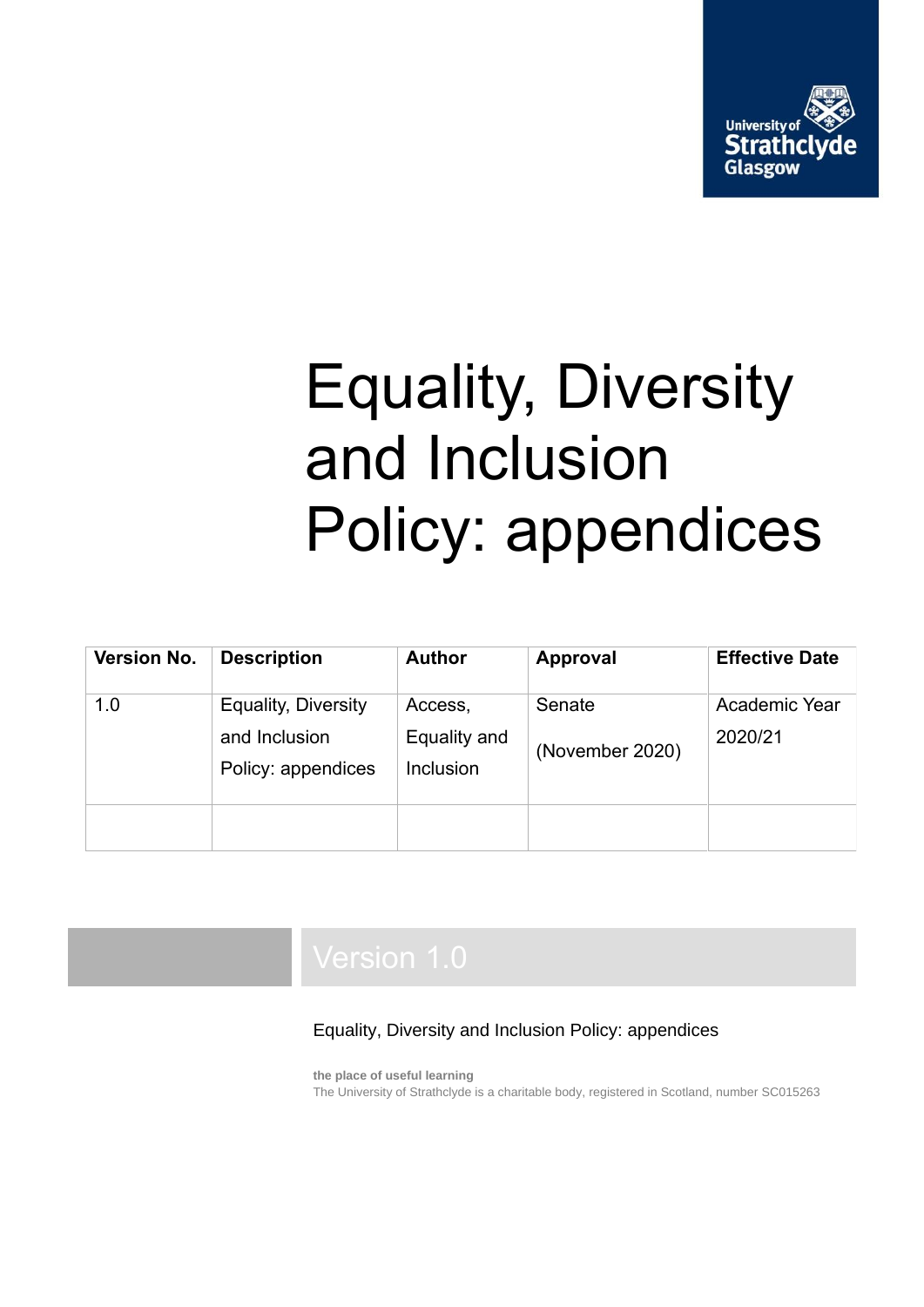## **Contents**

| APPENDIX B: RELATED UNIVERSITY POLICIES, PROCEDURES AND GUIDANCE 3    |  |
|-----------------------------------------------------------------------|--|
|                                                                       |  |
| APPENDIX D: UNIVERSITY AND EXTERNAL SUPPORT, INFORMATION AND ADVICE 7 |  |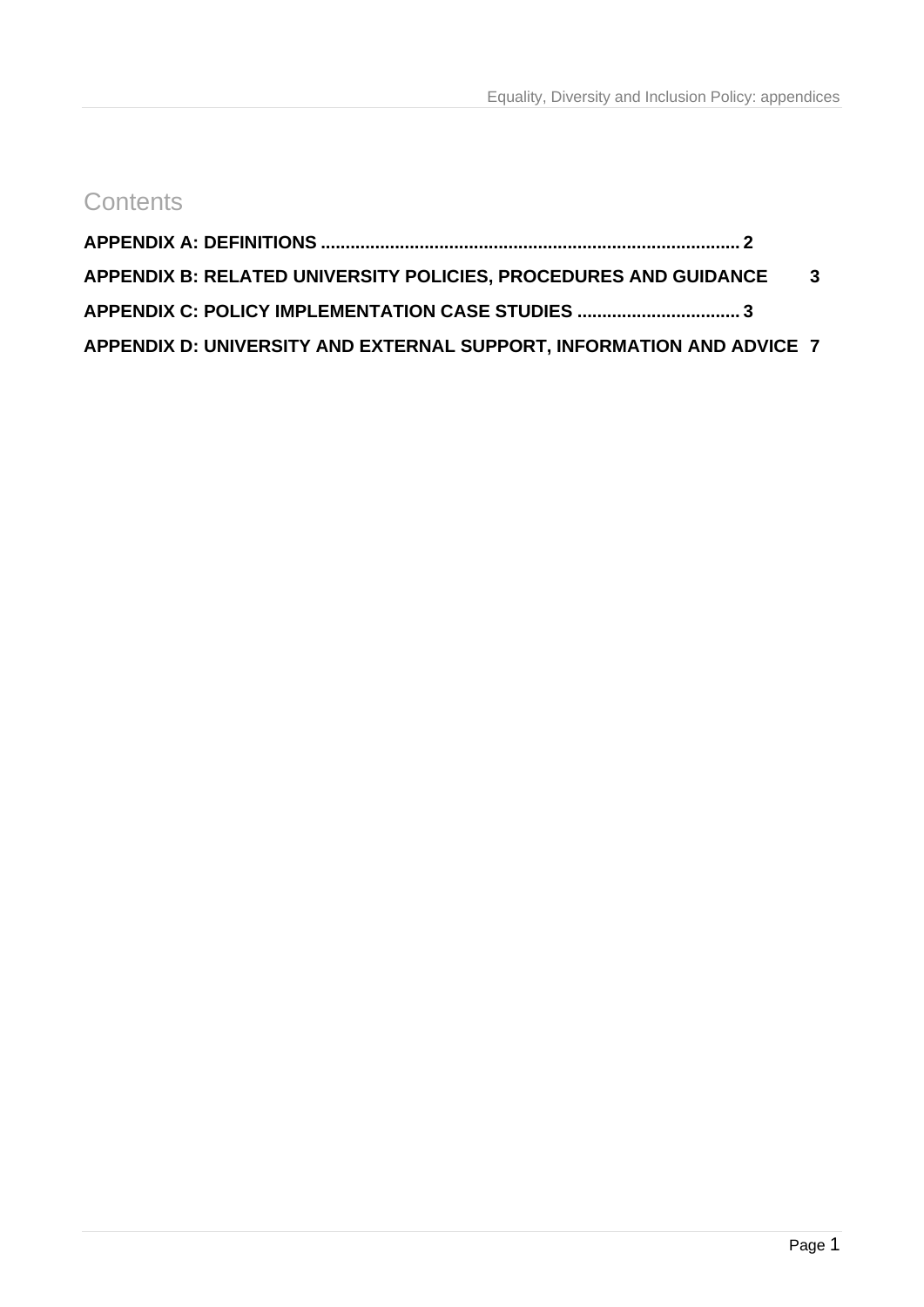### **Equality, Diversity and Inclusion Policy: Appendices**

#### <span id="page-2-0"></span>**APPENDIX A: DEFINITIONS**

#### **1. Positive Action**

The Equality Act 2010 allows "positive action" as a proportionate means of enabling or encouraging people with a protected characteristic to overcome or minimise disadvantage, or participate in activity where they are underrepresented.

This includes allowing employers to recruit or promote employees because of their protected characteristic if they are as qualified as other candidates, provided this is done on a case‐by‐case basis rather than as a matter of policy.

Other examples of positive action measures might include:

- the use of targeted advertising to encourage underrepresented groups to apply to work at the institution
- taking steps to remove barriers in student outreach or admissions for groups of students underrepresented in particular subjects
- providing alternative processes to meet different needs in accessing services

#### **2. Discrimination, harassment and victimisation**

- **2.1.** Direct discrimination is defined as treating someone worse than another person or other people because:
- they have a protected characteristic
- someone thinks that they have that protected characteristic (known as discrimination by perception)
- they are connected to someone with that protected characteristic (known as discrimination by association)
- **2.2.** Indirect discrimination happens when there is a policy or practice that applies in the same way for everybody but disadvantages a group of people who share a protected characteristic. Indirect discrimination can be justified if it can be shown that the policy or practice is a proportionate means of achieving a legitimate aim.
- **2.3.** Harassment is defined as unwanted conduct directed at a person because they have or are perceived to have a protected characteristic, which has the effect of creating an intimidating, hostile, degrading, humiliating or offensive environment for a person, or violating a person's dignity.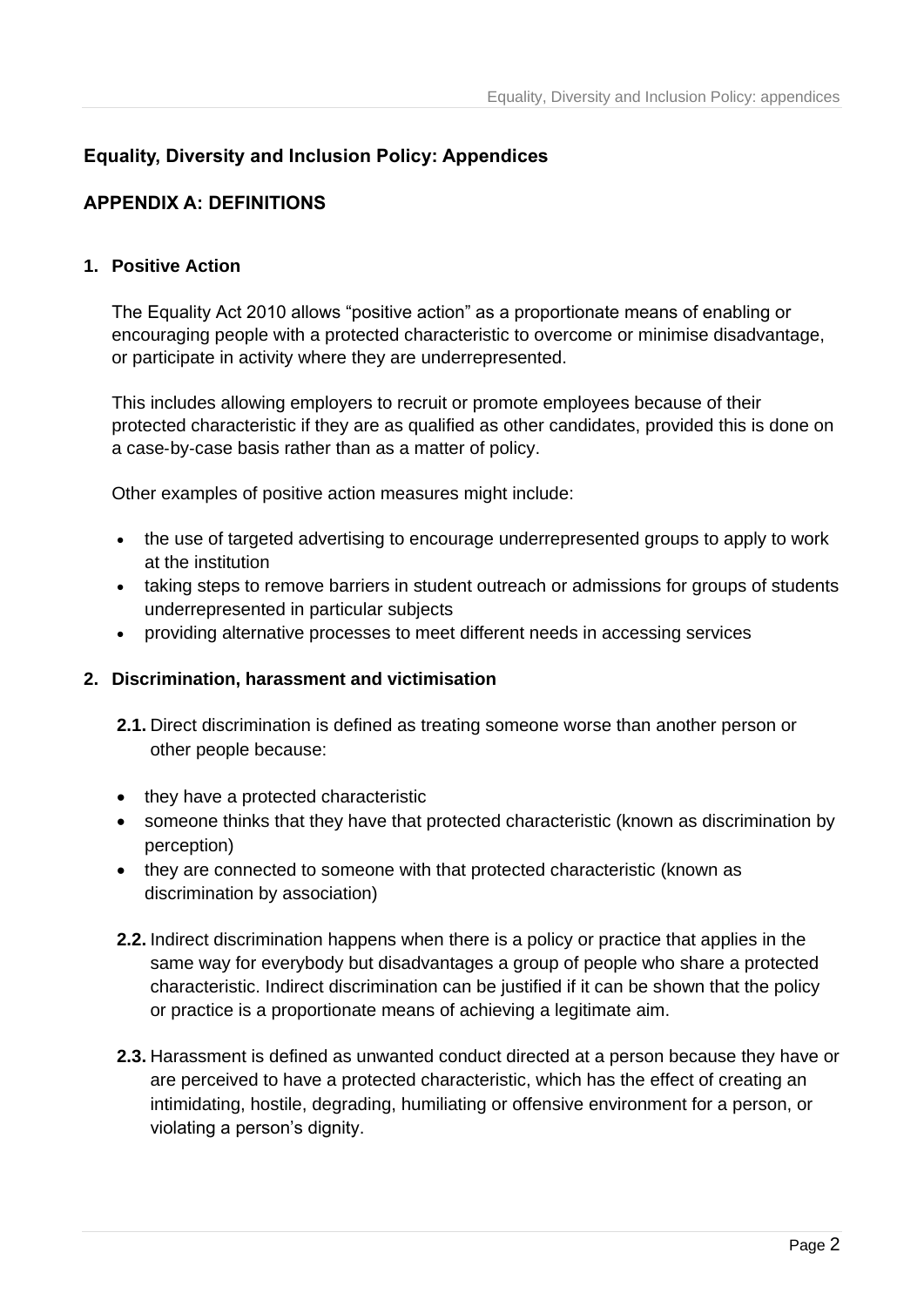**2.4.** Victimisation is defined as treating a person less favourably because they have complained or intend to complain about discrimination or harassment, or other potential breaches of the Equality Act 2010, or helped someone else to do so.

#### <span id="page-3-0"></span>**APPENDIX B: RELATED UNIVERSITY POLICIES, PROCEDURES AND GUIDANCE**

A full list of staff policies and procedures can be found on the [HR Policies and Procedures](https://www.strath.ac.uk/staff/policies/hr/) website. Student policies and procedures can be found on the [Student Policies and](https://www.strath.ac.uk/sees/studentpolicies/)  [Procedures w](https://www.strath.ac.uk/sees/studentpolicies/)ebsite. Policies, procedures and guidance with particular relevance to this policy and which assist with its implementation include:

- 1. University Equality Outcomes
- 2. University Equality Impact Assessment Tool
- 3. Dignity and Respect Policy
- 4. LGBT+ Guidance
- 5. Disability Policy
- 6. Dress Code and Appearance Policy
- 7. Data Protection Policy

#### <span id="page-3-1"></span>**APPENDIX C: POLICY IMPLEMENTATION CASE STUDIES**

The following case studies provide examples of situations and circumstances in which the Equality, Diversity and Inclusion Policy would apply. Any queries related to circumstances in which this policy should be implemented should be referred to the Access, Equality and Inclusion service.

#### **1. Case Study: eliminating discrimination, harassment and victimisation**

#### **Situation**

Four students have been assigned to a group to carry out a joint assignment. During a coffee break in one of their meetings, one student, Stephen, repeatedly makes jokes about people from Gypsy and Traveller communities implying that they are dishonest and uneducated. Unbeknownst to Stephen, another member of the group, Beth, is from a Traveller background and finds the jokes to be degrading and offensive. Beth subsequently makes a complaint to the class tutor, Jennifer, regarding Stephen's behaviour.

#### **Policy application**

On referring to the EDI Policy, Jennifer concludes that Stephen's remarks could be classified as harassment related to the protected characteristic of race. Harassment occurs when an individual/organisation engages in unwanted behaviour which is related to a relevant protected characteristic and which has the purpose or effect of: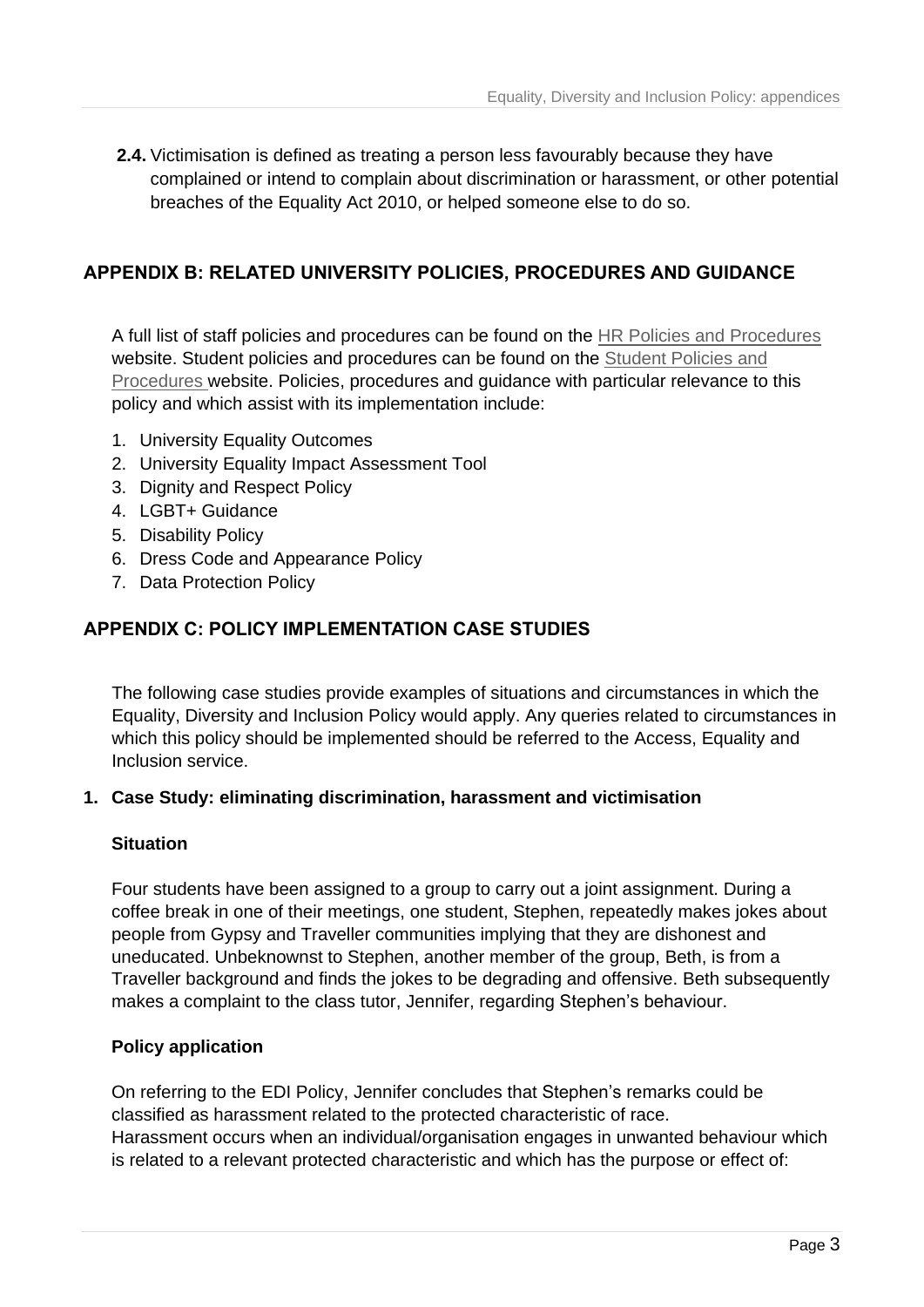- violating a person's dignity, or
- creating an intimidating, hostile, degrading, humiliating or offensive environment

The word 'unwanted' means 'unwelcome' or 'uninvited'. It is not necessary for the affected individual to say to the perpetrator that they object to the behaviour for it to be unwanted.

Whether or not the unwanted behaviour constitutes unlawful harassment depends on the purpose or effect of the behaviour. It does not matter what the intention behind the behaviour is if it creates the circumstances described above. In determining if the behaviour has had such an effect, it is necessary to consider not only the perception of the student but also the other circumstances of the case including whether it is reasonable (judged objectively) for the behaviour to have that effect.

In this context 'related to' has a broad meaning and would include situations where the complainant might not have the protected characteristic themselves, provided there is a connection between the behaviour and a protected characteristic.

This would also include situations where the complainant is associated with someone who has a protected characteristic or is wrongly perceived as having a particular protected characteristic.

#### **Outcome**

In taking appropriate action to deal with Beth's complaint, Jennifer can highlight the EDI Policy to Stephen and explain why his remarks could constitute harassment under the policy.

It is important for Jennifer to highlight to Stephen that the fact that he did not know that Beth was from a Traveller background is not a reasonable defence. Even if Beth had no connection to a Traveller community, she would still have been entitled to complain, as the jokes Stephen made relied on racist stereotypes and could be reasonably said to have created an intimidating, hostile, degrading, humiliating or offensive environment.

The EHRC has further guidance on what equality law means for students in further or higher [education.](https://www.equalityhumanrights.com/en/publication-download/what-equality-law-means-you-student-further-or-higher-education)

#### **2. Case Study: advancing equality of opportunity**

#### **Situation**

An Engineering department is recruiting for a new Professor. They have recently been reviewing the gender balance of their staff and student populations as part of a wider Faculty project and are aware that they have had only one female professor in the past five years. The Head of Department, Phil, is keen to take action to address this but is unsure what steps to take. At a departmental meeting, Mark, who has been a Professor in the department for two years, suggests that targeted advertising of the new post could be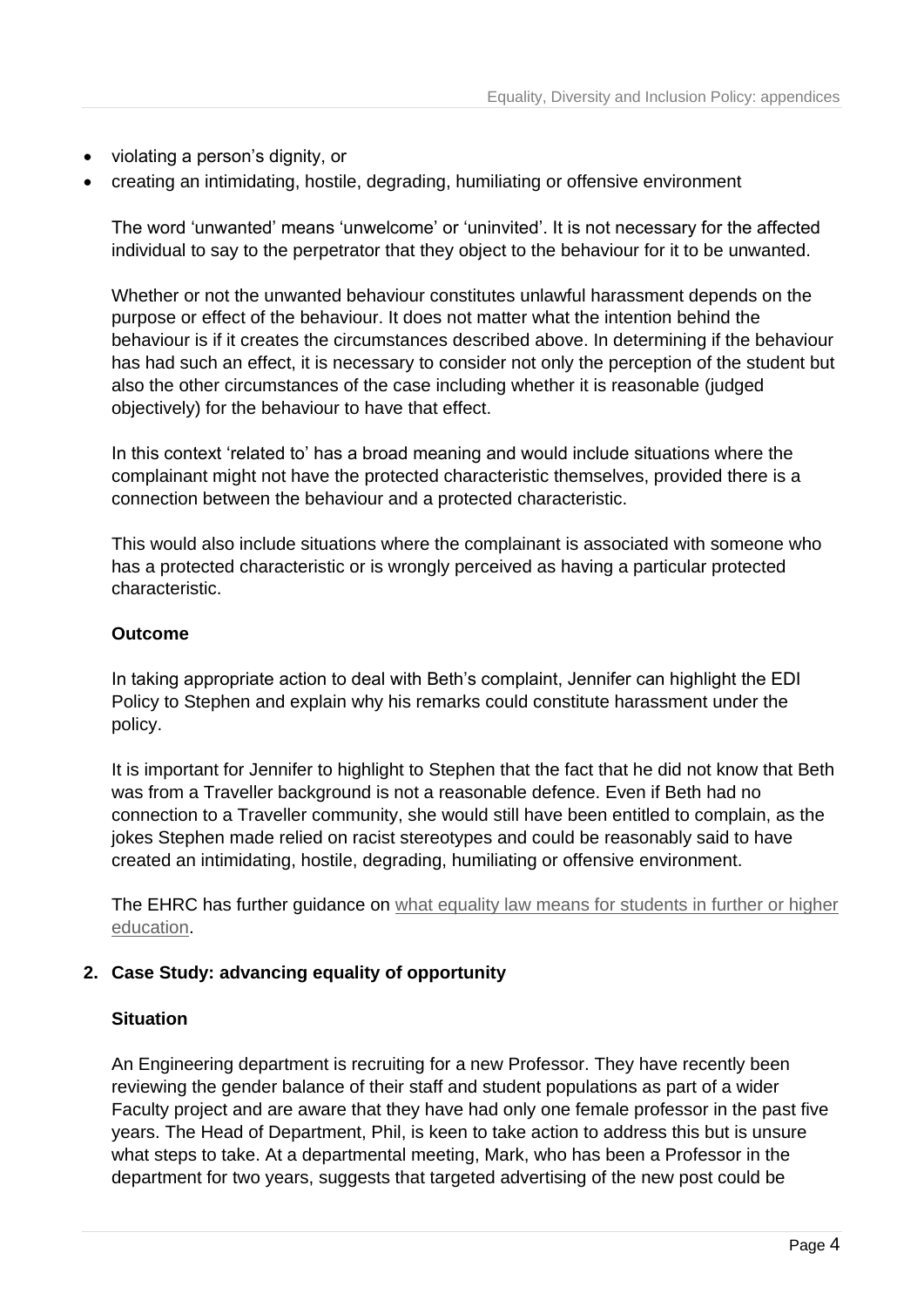undertaken to try and attract more female applicants. He also suggests that the department should actively try to include as many women as possible on the shortlist to give the best chance of appointing a woman. Phil remarks that he is not sure that Mark's suggestions would be legal and may leave the department open to claims of discrimination against male candidates.

#### **Policy application**

Phil refers to the EDI Policy to try and ascertain whether there might be specific steps the department can take to attract female applicants to apply to the new post and to work towards increasing their percentage of female academic staff more generally. Phil is able to confirm that the University has an obligation and commitment to advancing equality of opportunity, including addressing underrepresentation of specific groups within staff and student populations and encouraging underrepresented groups to work, study and progress at the University.

He also notes that the Equality Act 2010 allows "positive action" as a proportionate means of enabling or encouraging people with a protected characteristic (e.g. sex) to overcome or minimise disadvantage, or participate in activity where they are underrepresented. This includes allowing employers to recruit or promote employees because of a protected characteristic if they are as qualified as other candidates, provided this is done on a case‐ by‐case basis rather than as a matter of policy. He also notes that the use of targeted advertising to encourage underrepresented groups to apply for posts is an example of positive action.

#### **Outcome**

Phil discusses recruitment for the post further with the relevant HR Manager and agrees on appropriate and legal wording for the job advertisement that indicates the department's commitment to addressing gender imbalances. They also identify specific job posting sites targeted at women in engineering. Phil raises the possibility of choosing to appoint a woman in the event that the recruitment panel agreed, post interviews, that they had two or more equally qualified candidates. The HR Manager agrees that this is possible, but that any such decision would need to be extremely clearly and objectively demonstrated and that the principal of selection on merit should remain paramount at all stages of the recruitment process. Phil notes this and assures the HR Manager that merit will continue to be the overriding deciding factor in the recruitment, shortlisting and appointment stages for the post.

The EHRC has further guidance on [positive action in the workplace.](https://www.equalityhumanrights.com/en/advice-and-guidance/employers-what-positive-action-workplace)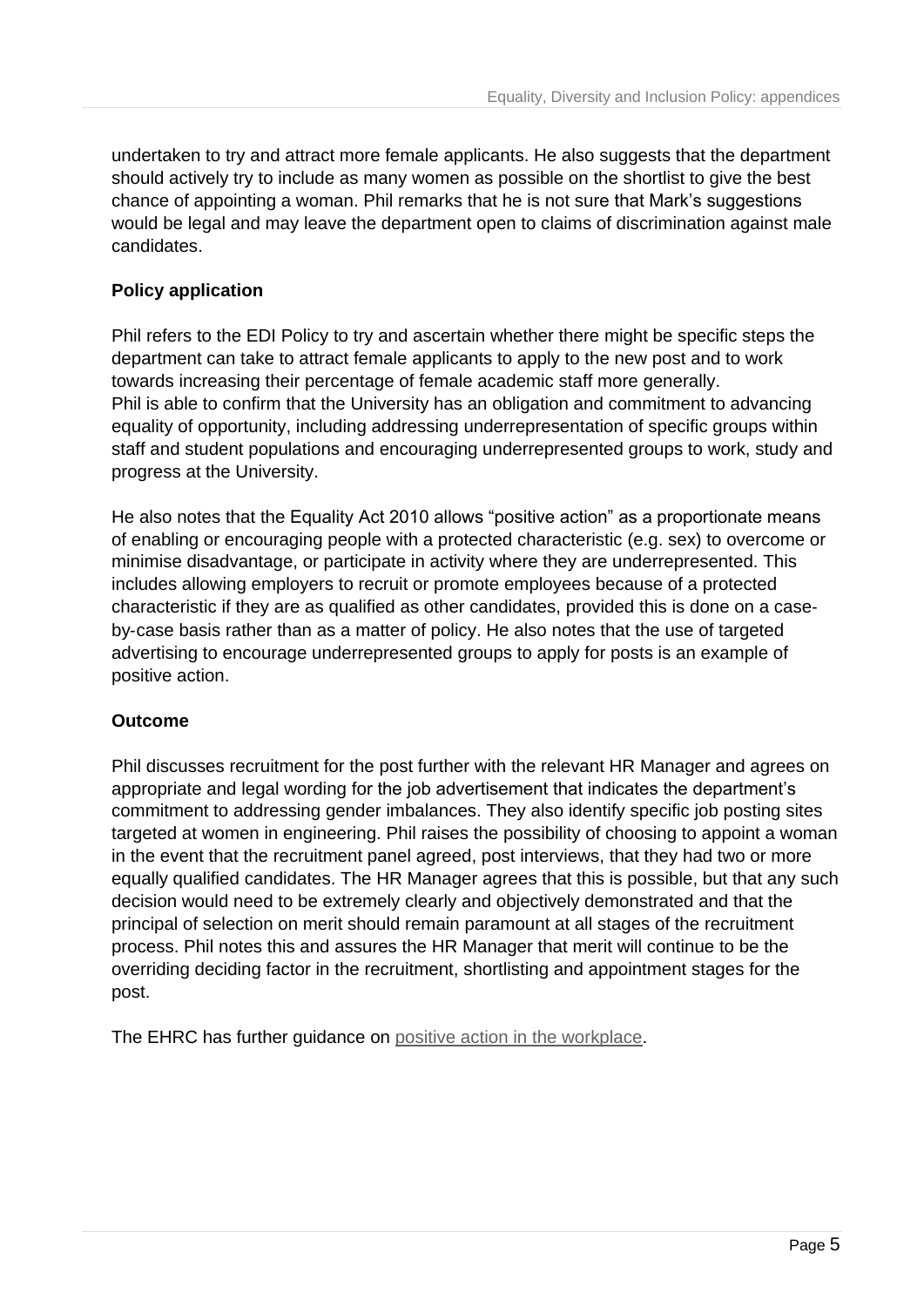#### **3. Case Study: fostering good relations**

#### **Situation**

The University Muslim Students' Association has been concerned about some recent highprofile press coverage which they feel has contributed to negative stereotypes surrounding Muslims in the UK. There have been some debates on social media sites frequented by current and prospective Strathclyde students on the issues raised in the press, which have included some racist and anti-Muslim posts. The posts have been reported to the University and removed, and the perpetrators identified and disciplined where possible, but the Association is particularly concerned that new, incoming students who are Muslim will be worried about starting University when the academic year begins in a few weeks.

#### **Policy application**

The president of the Muslim Students' Association, Zahra, refers to the University's EDI Policy to determine whether anything might be done to support Muslim students who might be concerned after reading the press reports and social media posts.

She notes that the University has an obligation and commitment to fostering good relations between different groups, including with regard to 'protected characteristics' such as religion and belief. Zahra notes that the University gives consideration to opportunities to tackle prejudice and promote understanding between different groups within University communications, events and activities.

She contacts the Student Experience Directorate and Strathclyde Students' Union to discuss potential activities during Freshers Week and induction that might help to address and dispel negative stereotypes and promote understanding between Muslim students, students from other faith backgrounds and students who do not subscribe to any religion.

#### **Outcome**

A series of events are arranged during Freshers Week, giving incoming students the opportunity to learn about different faiths and belief systems, including non-religious beliefs, and to connect with others from a variety of backgrounds. The University also ensures that its online course in Equality, Diversity and Inclusion for students is promoted to students and that they are asked to complete this as part of their induction.

The University's processes for reporting inappropriate behaviour, verbal or physical harassment, or other actions that make students or staff feel unsafe continue to be promoted during Freshers Week and beyond.

The University, Students' Union and various students' associations also discuss collaborative campaigns that can run throughout the year to help promote understanding of different groups and address prejudices and stereotypes.